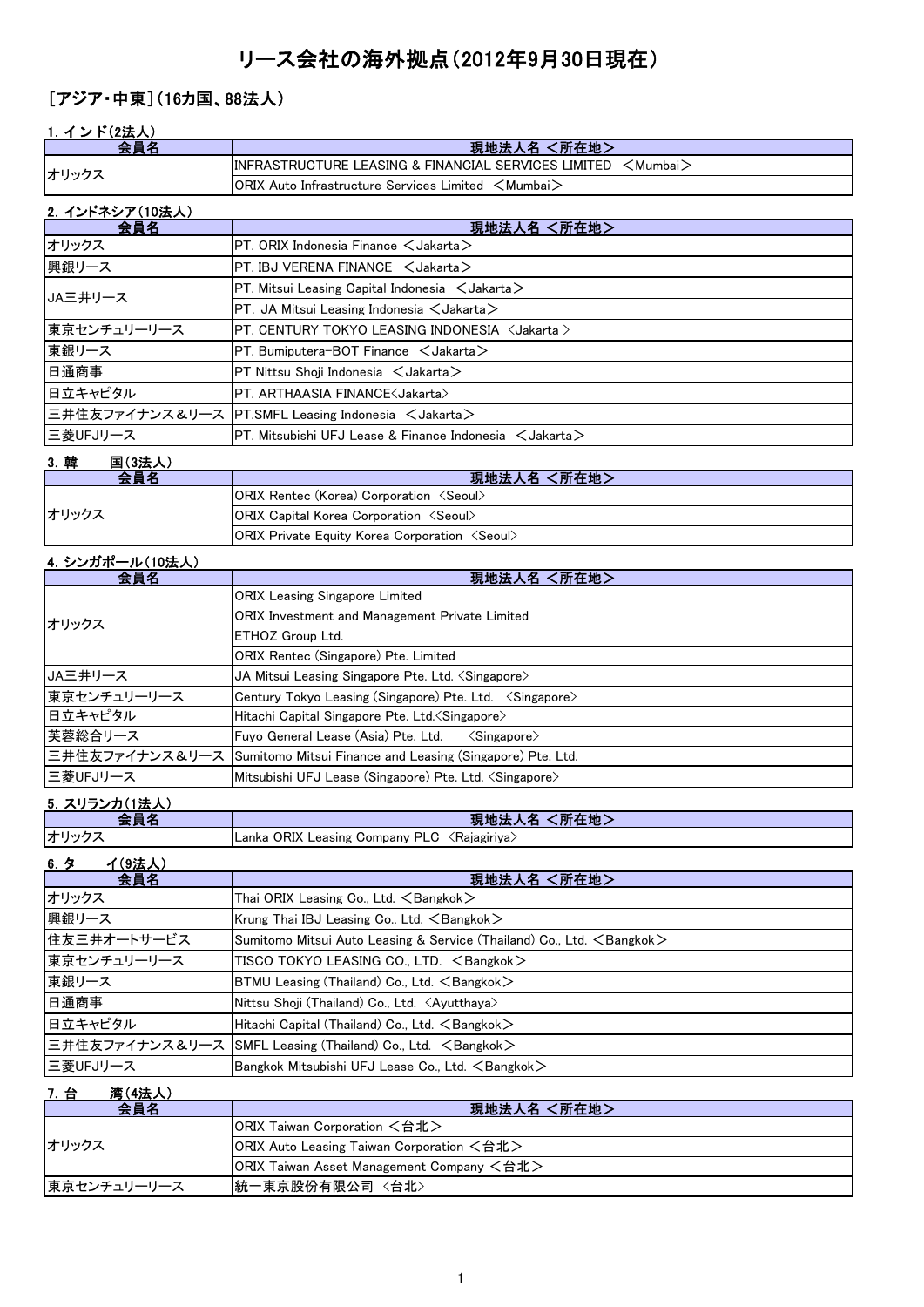| 8. 中<br>国(19法人、香港除く) |                                                                                             |
|----------------------|---------------------------------------------------------------------------------------------|
| 会員名                  | 現地法人名 <所在地>                                                                                 |
| NTTファイナンス            | 環宇郵電国際租賃有限公司〈北京〉                                                                            |
|                      | ORIX Rentec (Tianjin) Corporation <天津>                                                      |
|                      | ORIX China Corporation <上海>                                                                 |
| オリックス                | CHINA RAILWAY LEASING CO., LTD. <上海>                                                        |
|                      | Beijing Oriental Jicheng Co., Ltd. <北京>                                                     |
|                      | ORIX (China) Investment Co., Ltd<大連>                                                        |
|                      | Pang Da ORIX Auto Leasing Co., Ltd. <北京>                                                    |
| 興銀リース                | 興銀融資租賃(中国)有限公司 <上海>                                                                         |
| 昭和リース                | Hua-He International Leasing Co., Ltd. (華和国際租賃有限公司) <青島>                                    |
| 東京センチュリーリース          | 東瑞盛世利融資租賃有限公司〈上海〉                                                                           |
| 東銀リース                | 東銀租賃咨詢(上海) 有限公司 〈上海〉                                                                        |
|                      | 東銀融資租賃 (天津) 有限公司 〈天津>                                                                       |
|                      | 大連日通集装箱制造有限公司 〈大連〉                                                                          |
| 日通商事                 | 日通商事(武漢)倉儲有限公司 〈武漢〉                                                                         |
|                      | 日通商事(上海)貿易有限公司 〈上海〉                                                                         |
| 日立キャピタル              | Hitachi Capital Leasing (China) Co.,Ltd.(日立租賃(中国)有限公司) <北京>                                 |
| 芙蓉総合リース              | 芙蓉綜合融資租賃(中国)有限公司<br>〈上海〉                                                                    |
|                      | 三井住友ファイナンス&リース Sumitomo Mitsui Finance and Leasing (China) Co., Ltd. (三井住友融資租賃(中国)有限公司)〈広州〉 |
| 三菱UFJリース             | Mitsubishi UFJ Lease & Finance (China) Co. Ltd. <shanghai></shanghai>                       |

## 8.中 国 (香 港)(8法人)

| 会員名           | 現地法人名 <所在地>                                                              |
|---------------|--------------------------------------------------------------------------|
| オリックス         | <b>ORIX Asia Limited</b>                                                 |
| 東京センチュリーリース   | Tokyo Leasing (Hong Kong) Ltd.                                           |
| 東銀リース         | BOT Lease (Hong Kong) Co., Ltd.                                          |
| 日通商事          | 日通商事(香港)有限公司                                                             |
| 日立キャピタル       | Hitachi Capital (Hong Kong) Ltd. <hong kong=""></hong>                   |
| 芙蓉総合リース       | Fuyo General Lease (HK) Limited                                          |
|               | 三井住友ファイナンス&リース   Sumitomo Mitsui Finance and Leasing (Hong Kong) Limited |
| 三菱UFJリース      | Mitsubishi UFJ Lease & Finance (Hong Kong) Limited <hong kong=""></hong> |
| 9. パキスタン(1法人) |                                                                          |

|              | - Ark<br><b>PT4-TU</b><br>玩工<br>--<br>.                    |
|--------------|------------------------------------------------------------|
| ⊣才'´<br>-114 | <b>ORIX</b><br>Limited<br>Leasing<br>Karachi -<br>Pakistan |
|              |                                                            |

| 10. フィリピン(4法人) |
|----------------|
|----------------|

| 会員名   | 現地法人名 <所在地>                                                        |
|-------|--------------------------------------------------------------------|
| オリックス | $ ORIX$ METRO Leasing and Finance Corporation $\leq$ Manila $\geq$ |
|       | $ ORIX$ Auto Leasing Philippines Corporation $\leq$ Manila $\geq$  |
| 興銀リース | $\lambda$ Japan-PNB Leasing & Finance Corp. $\leq$ Manila $\geq$   |
| 東銀リース | BOT Lease and Finance Philippines, Inc. $\leq$ Manila $\geq$       |

## 11.マレーシア(8法人)

| 会員名         | 現地法人名 <所在地>                                                                 |
|-------------|-----------------------------------------------------------------------------|
|             | ORIX Leasing Malaysia Berhad $\lt$ Kuala Lumpur $\gt$                       |
|             | ORIX Car Rentals Sdn. Bhd. < Kuala Lumpur>                                  |
| オリックス       | ORIX Rentec (Malaysia) Sdn. Bhd. < Kuala Lumpur>                            |
|             | ORIX Auto Leasing Malaysia Sdn. Bhd. <kuala lumpur=""></kuala>              |
|             | ORIX Asset Management Malaysia Sdn. Bhd. ∠Kuala Lumpur>                     |
| 東京センチュリーリース | Century Tokyo Capital (Malaysia) Sdn. Bhd.<br>≺Kuala Lumpur>                |
| 日立キャピタル     | First Peninsula Credit Sdn.Bhd. < Penang>                                   |
|             | 三井住友ファイナンス&リース  SMFL Leasing (Malaysia) Sdn. Bhd. <kuala lumpur=""></kuala> |

# 12.ベトナム(3法人)

| 会員名      | │現地法人名 <所在地>│                                                                                             |
|----------|-----------------------------------------------------------------------------------------------------------|
| オリックス    | ORIX Investment and Management Private Limited(ハノイ駐在員事務所)                                                 |
|          | Indochina Capital Corporation $\lt$ Ho Chi Minh City $\gt$                                                |
| 三菱UFJリース | I Mitsubishi UFJ Lease & Finance Co. Ltd. Ho Chi Minh City Representative Office <ho chi="" minh=""></ho> |

| 13. アラブ首長国連邦(2法人) |                                                         |
|-------------------|---------------------------------------------------------|
|                   | 現地法人名 <所在地>                                             |
| オリックス             | $IMAF$ ORIX Finance PJSC $\lt$ Dubai $>$                |
|                   | ORIX Corporation Representative Office Dubai (中東駐在員事務所) |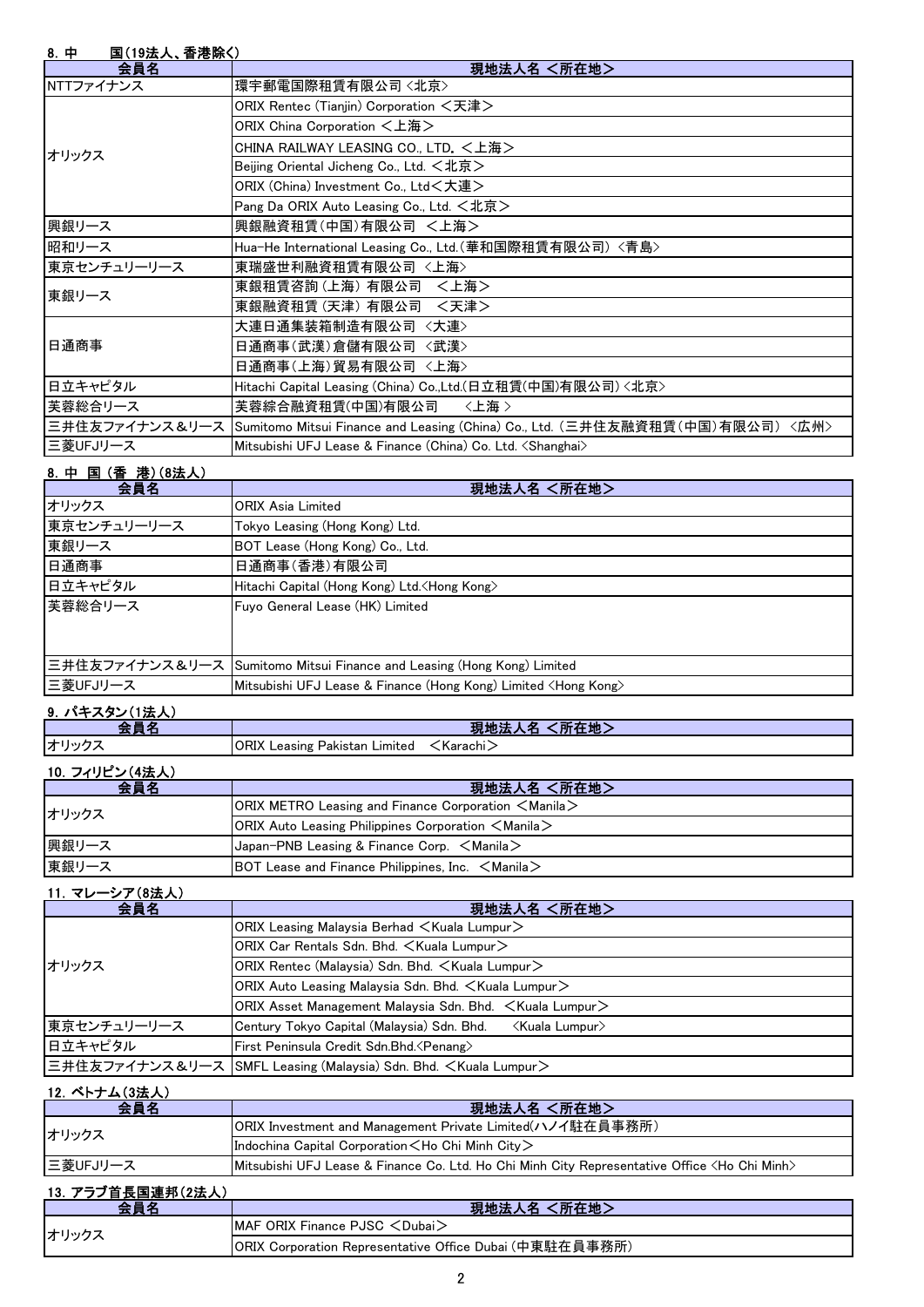| 14. オマーン(1法人)    |                                                          |
|------------------|----------------------------------------------------------|
| 会員名              | 現地法人名 <所在地>                                              |
| オリックス            | Oman ORIX Leasing Company SAOG <muscat></muscat>         |
| 15. サウジアラビア(2法人) |                                                          |
| 会員名              | 現地法人名 <所在地>                                              |
| オリックス            | Saudi ORIX Leasing Company $\leq$ Riyadh $>$             |
| 三菱UFJリース         | Ajil Financial Services Company Ltd. < Jeddah>           |
| 16. トルコ(1法人)     |                                                          |
| 会員名              | 現地法人名 <所在地>                                              |
| 三菱UFJリース         | Ekim Turizm Ticaret Ve Sanayi A.S. <istanbul></istanbul> |

# [北米・中南米](3カ国、14法人)

## 17.アメリカ合衆国(12法人)

| 会員名         | 現地法人名 <所在地>                                                                                 |
|-------------|---------------------------------------------------------------------------------------------|
|             | ORIX USA Corporation <dallas, tx=""></dallas,>                                              |
| オリックス       | Houlihan Lokey , Inc <los angeles,="" ca=""></los>                                          |
|             | RED Capital Group < Columbas, OH>                                                           |
|             | Mariner Investment Group LLC <harrison, ny=""></harrison,>                                  |
| JA三井リース     | MITSUI LEASING CAPITAL CORPORATION <new york=""></new>                                      |
| 東京センチュリーリース | Century Tokyo Leasing (USA) Inc. < Purchase, NY>                                            |
| 日通商事        | Nittsu Shoji U.S.A., Inc. $\leq$ Arlington Heights, IL $>$                                  |
|             | $NEX$ Transport Inc. $\leq$ East Liberty, OH $>$                                            |
| 日立キャピタル     | Hitachi Capital America Corp. <norwalk, ct=""></norwalk,>                                   |
| 芙蓉総合リース     | Fuyo General Lease (USA) Inc. <new york=""></new>                                           |
| 三菱UFJリース    | Mitsubishi UFJ Lease & Finance (U.S.A.) Inc. $\leq$ Florence, KY $>$                        |
|             | Mitsubishi UFJ Lease & Finance Co. Ltd., New York Representative Office <new york=""></new> |

# 18. カナダ(1法人) 2012年 - 2012年 - 2012年 - 2012年 - 2012年 - 2012年 - 2012年 - 2012年 - 2012年 - 2012年 - 2012年 - 2012年 - 20

| 스톱 소                      |                                  | 現地法人名 <所在地> |
|---------------------------|----------------------------------|-------------|
| 芙蓉総合リーン                   | Fuyo General Lease (Canada) Inc. | .Tronto∑    |
| 19. ブラジル(1法人)             |                                  |             |
| $\mathbf{A} = \mathbf{A}$ |                                  |             |

|             | <b>〔所在地〕</b><br>現地法                                                          |
|-------------|------------------------------------------------------------------------------|
| <b>オリック</b> | <code>IORIX</code> Brazil Investments and Holdings Limited $<$ Sao Paulo $>$ |

# [欧州](6カ国、13法人)

## 20.アイルランド(5法人)

| 会員名      | 現地法人名 <所在地>                                                                          |
|----------|--------------------------------------------------------------------------------------|
| オリックス    | ORIX Aviation Systems Limited <dublin></dublin>                                      |
| 日立キャピタル  | $ $ Hitachi Capital Insurance Europe Ltd. $\,<$ Dublin $\,>$                         |
| 芙蓉総合リース  | $\textsf{IFGL}$ Aircraft Ireland Limited $\textsf{CDublin}$                          |
| 三菱UFJリース | <b>I</b> Mitsubishi UFJ Lease & Finance (Ireland) Limited $\langle$ Dublin $\rangle$ |
|          | <b>MUL Aviation Capital Limited</b>                                                  |

## 21.イギリス(4法人)

| 会員名         | 現地法人名 <所在地>                                                    |
|-------------|----------------------------------------------------------------|
| 興銀リース       | IBJ Leasing (UK) Limited $\lt$ London $\gt$                    |
| 東京センチュリーリース | $\vert$ Tokyo Leasing (UK) PLC $\lt$ London $\gt$              |
| 日立キャピタル     | Hitachi Capital (U.K.) PLC $\leq$ Middlesex $\geq$             |
|             | Hitachi Capital Vehicle Solutions Ltd. $\leq$ Berkshire $\geq$ |

| 22. ドイツ(1法人)   |                                             |
|----------------|---------------------------------------------|
| 会員名            | 現地法人名 <所在地>                                 |
| 東銀リース          | BTMU Lease (Deutschland) GmbH < Dusseldorf> |
| 23. ポーランド(1法人) |                                             |
| 会員名            | 現地法人名 <所在地>                                 |
| オリックス          | ORIX Polska S.A. <warsaw></warsaw>          |
| 24. ロシア(1法人)   |                                             |
| 会員名            | 現地法人名 <所在地>                                 |
| 東銀リース          | BOT Lease (Eurasia) LLC. <moscow></moscow>  |